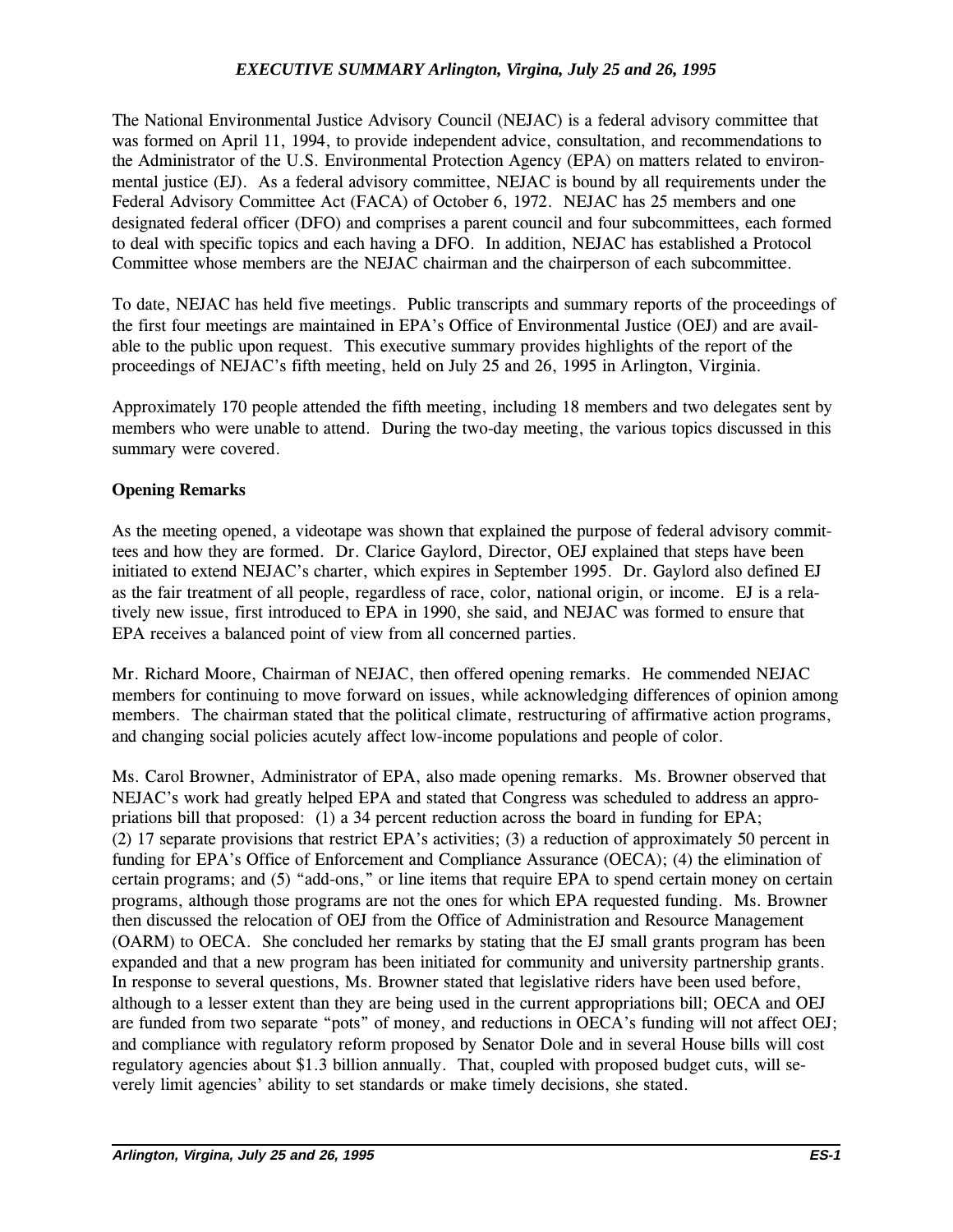The agenda included several presentations on the status of the EJ activities of various EPA offices, which are summarized below.

Mr. Steve Herman, Assistant Administrator (AA) of OECA, stated that OECA is attempting to ensure equal enforcement opportunity. In the past, he said, EPA has received complaints about its failure to enforce equally in all communities. He stated that, with the relocation of OEJ, OEJ and OECA will enhance each other's efforts and said he looks forward to receiving comments, suggestions, and criticisms from NEJAC members. NEJAC members then expressed concern about the strength of enforcement at the regional level, and a request was made that OECA generate enforcement cases in minority and low-income communities as evidence of OECA's commitment to EJ. Concern also was expressed about whether the relocation of OEJ in OECA would discourage partnerships with industry.

Dr. Lynn Goldman, AA of the Office of Prevention, Pesticides, and Toxic Substances (OPPTS), then discussed the activities of OPPTS. The office determines acceptable levels of pesticides on foods and is examining the unique risks children face because their diets are different from those of adults, she said. Preliminary studies have indicated that regional and ethnic differences affect dietary risk, she pointed out. Dr. Goldman identified protection of farm workers as another serious issue. Dr. Goldman also stated that exposure to lead in homes and workplaces also is an issue of concern to OPPTS. In the United States, she noted, residents of poor minority communities bear the greatest burden of exposure.

During discussions following Ms. Goldman's presentation, OPPTS was asked to work with the Bureau of Indian Affairs to address issues related to lead in the homes of Native Americans. Concern also was raised about the certification and training process for lead abatement. Recently, the number of required training hours was reduced, the main object of concern in this area. Another concern was whether OPPTS was addressing the issue of cumulative risk. Ms. Goldman responded that OPPTS typically reviews cumulative exposure in terms of areas under the control of OPPTS.

In his presentation, Dr. Robert Huggett, AA of the Office of Research and Development (ORD), stated that the goal of ORD's research relative to EJ is to improve the scientific basis for informed decision making and to provide information that can be used to identify, verify, and set priorities among risks. ORD conducts in-house, intramural research and funds outside research. Dr. Huggett stated that ORD has been involved in a study of the effects of Native American cooking practices, a pilot project to assess exposure of populations living along the border of the U.S. and Mexico, and an investigation of the use of geographic information systems (GIS) in population studies.

During NEJAC members' subsequent comments, ORD was commended for its work and was asked to ensure that peer review panels accurately reflect the communities they serve and to integrate "community-driven research " into its research and methodology. ORD also was asked to lead the Agency for Toxic Substances and Disease Registry (ATSDR) in addressing health risk issues.

Mr. John Cannon, of the Office of General Counsel (OGC) then reviewed the activities of OGC, which he said has received some 23 petitions for redress under the Title VI program, with 12 cases under investigation. OGC has a general obligation to provide legal advice to EPA and to ensure that EJ concerns are reflected properly in rulemaking. The office currently is participating in governmentwide review of affirmative action programs.

After Mr. Cannon's presentation, NEJAC members stated that innovative legal approaches should be taken to bring justice to communities adversely affected by contamination; EPA's practice of exempt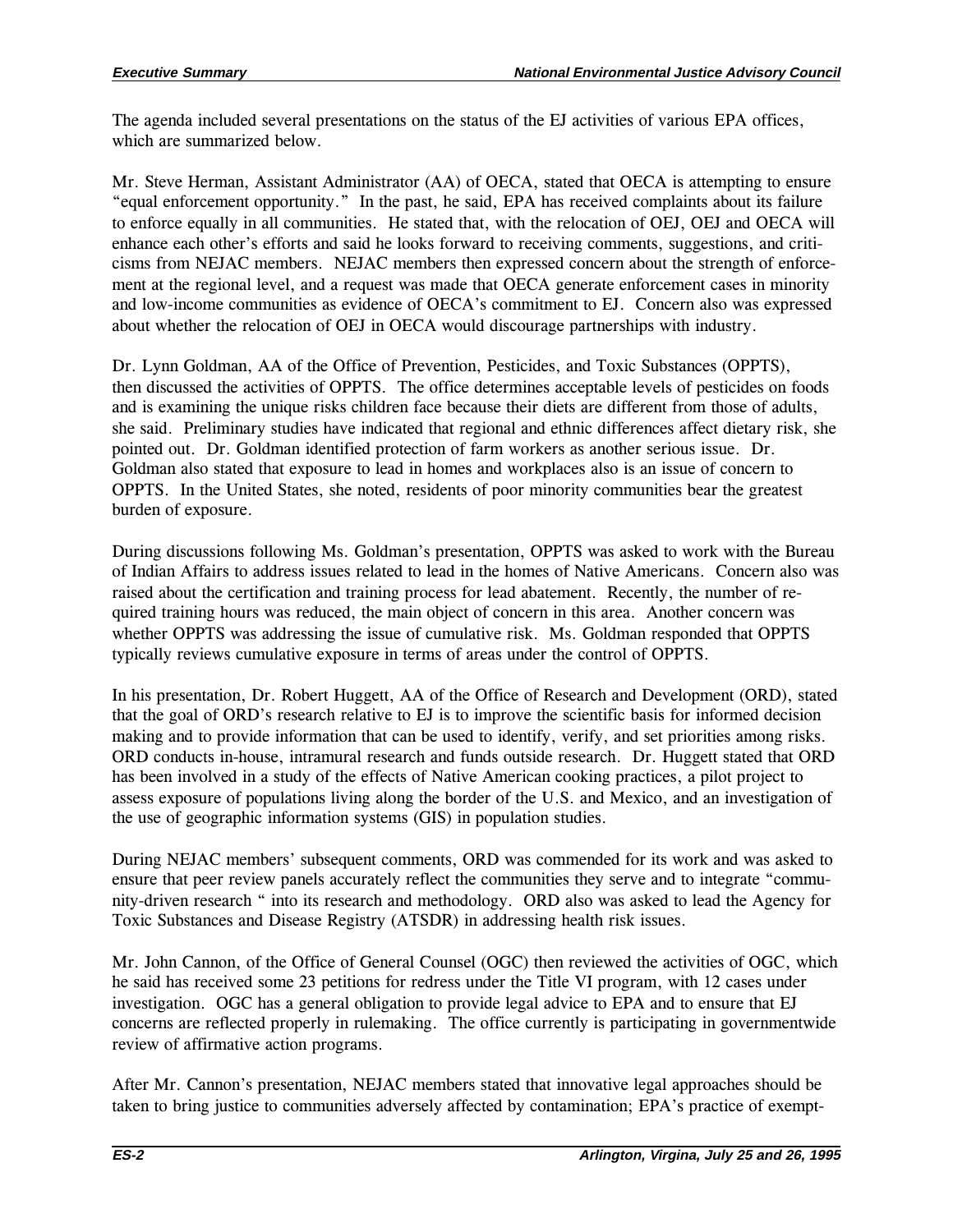ing itself from the requirements of the NEPA opens huge loopholes with respect to economic considerations; and OGC should distinguish its requirements to act under Title VI from its authority to act.

Ms. Mary Nichols, AA of the Office of Air and Radiation (OAR) discussed the role of OAR and the possible use of the clean air act (CAA) as a tool for obtaining EJ, since it allows EPA to consider health-based standards, siting of facilities, and effects on communities. OAR views activities from the perspective of decreasing air pollution in the communities most affected, she said, and is working to (1) improve methods of characterizing those communities most affected by pollutants, (2) expand outreach and communication efforts, and (3) support and enhance regional EJ activities.

Highlights of the discussions following Ms. Nichols' presentation included statements about openmarket trading of emissions credits and the lack of information provided to communities about those programs. Concern was expressed about the potential unintended negative effects of such programs.

Mr. Tim Fields, Deputy AA of the Office of Solid Waste and Emergency Response (OSWER), then discussed OSWER's efforts to address EJ issues. He stated that OSWER has examined issues related to the Brownfields Initiative, health, community involvement, and facility siting, and has provided training for community representatives on becoming involved in EJ issues. The OSWER action agenda for EJ contains more than 78 recommendations and more than 200 action items, he said. Discussion that followed the presentation on OSWER focused on OSWER's ability to encourage the regions to consider environmental justice in the permitting process and to ensure that ATSDR spends its funds on the activities that are of greatest importance to communities.

Ms. Dana Minerva, Deputy AA for the Office of Water (OW), began her presentation by noting that the U.S. House of Representatives recently passed legislation that prohibits OW from implementing certain components of the Clean Water Act (CWA). She explained, that under the legislation, EPA would be prohibited from using federal funds to take enforcement action on storm-water violations, a circumstance that would affect urban areas significantly. Ms. Minerva reported that OW is revising methodologies used by states to address the rates of consumption by communities that rely on fish for subsistence. She also cited a water quality initiative in the Great Lakes, wastewater grants for communities located in areas near the border with Mexico, and funding to address sanitation issues in Alaskan native villages. After the presentation, NEJAC members expressed concern about earmarking the funds to address issues in Alaska, with no resulting direct benefit to Alaskan native villages.

# **Presentations**

Summarized below are presentations on various topics related to environmental justice that were made throughout the proceedings.

Ms. Kathleen McGinty, Director, White House Council on Environmental Quality (CEQ), discussed ongoing initiatives, including EPA's work to develop a model for addressing EJ issues at Superfund sites; CEQ's report to the President outlining specific action items to be undertaken by federal agencies to address EJ; and CEQ's work on a guidance document addressing the implications of NEPA with respect to EJ and Executive Order 12898.

Following Ms. McGinty's presentation, NEJAC members expressed concern about (1) the effect of guidance under NEPA on ongoing federal agency initiatives; (2) the White House's commitment to and leadership on EJ issues; and (3) a lack of understanding of what constitutes an EJ issue, evidenced by some individuals' attempts to "mesh" affirmative action with EJ.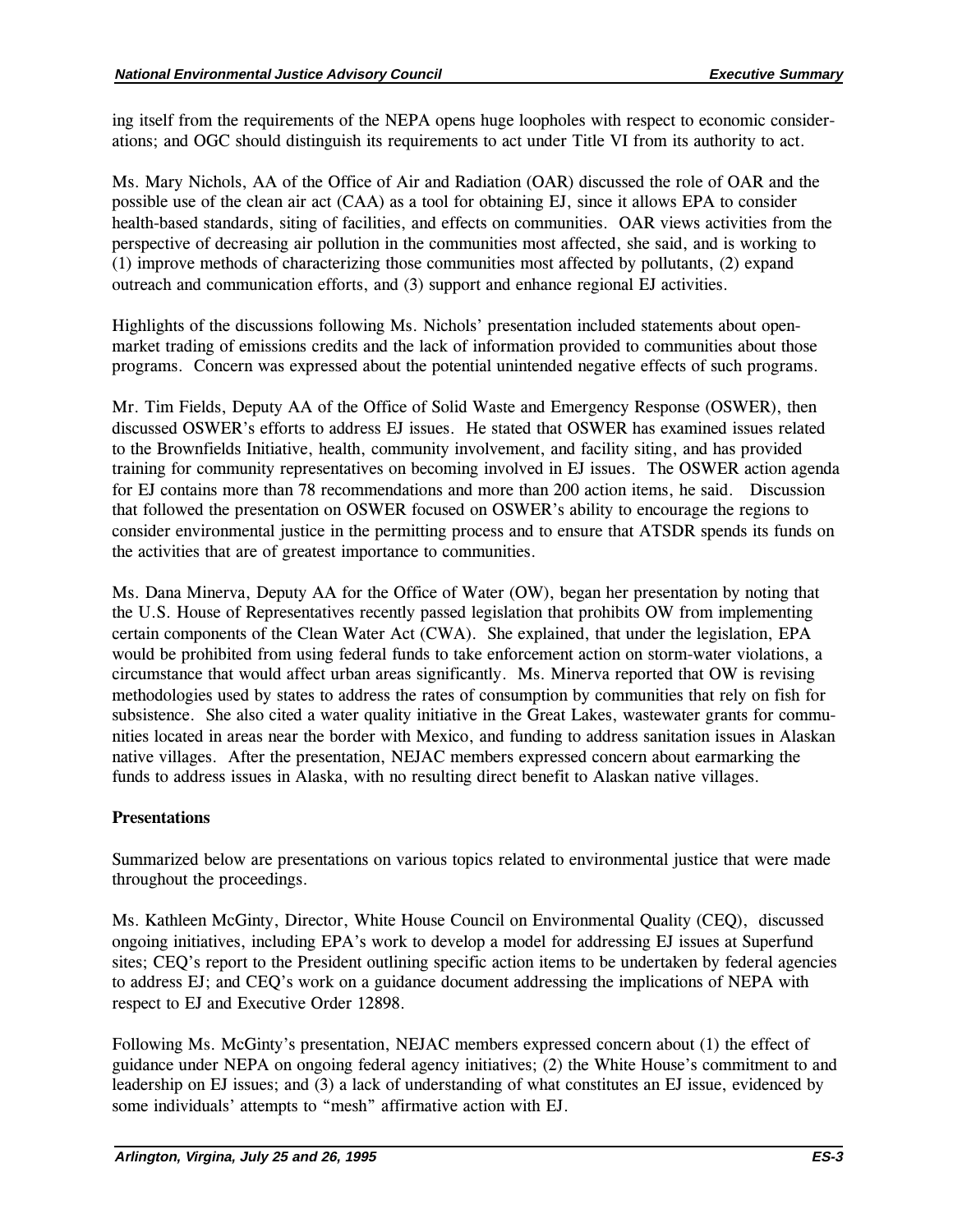Mr. Charles Lee, Waste and Facility Siting Subcommittee Chairman, and Mr. Tim Fields, Deputy AA of OSWER, reported the results of recent public dialogue sessions held around the country on urban revitalization and issues related to the Brownfields Initiative, mentioning also that EPA has announced the award of 50 Brownfields Initiative grants for 1995 and 1996. The subcommittee will develop a report on the issues raised during the public dialogues and will request that the information be archived at Clark Atlanta University.

Mr. Hale Hawbecker of EPA's OGC took the floor to summarize requirements that govern NEJAC as a federal advisory committee, including: balanced membership; timely public notice of meetings; written notes of meetings, available to the public; opportunity for public comment during meetings; attendance at all meetings by a DFO; and availability of all draft reports and working papers to the public. In answer to a question, Mr. Hawbecker explained that there are restrictions against lobbying by NEJAC as a body; however, he added, members are not prohibited from personal lobbying.

Mr. Rodney Cash, EPA Office of Civil Rights, discussed pertinent aspects of Title VI of the Civil Rights Act of 1964. Mentioning that the number of Title VI cases has increased since the Executive order was issued, Mr. Cash stated that Congress enacted Title VI to ensure that no discrimination would exist under programs funded by the federal government. After the Supreme Court's ruling that Title VI applied only to intentional discrimination, the "disparate effects" standard was adopted to address unintentional discrimination. Discussion prompted by Mr. Hawbecker's presentation focused on concerns about the ability of the Office of Civil Rights to cover the whole nation with a small staff, the lack of staff in the regional offices, and the number of complaints in regions 4 and 6.

Mr. Edward Hanley, EPA Office of Information and Resource Management (OIRM), discussed community-based environmental protection, stating that the goal of the effort is to bring about a fundamental change in the way that governments protect the environment. EPA will be providing assistance. EPA's challenge, he said, will be to reach the 80 percent of communities in which it will not be involved directly. Comments of NEJAC members that followed included a commendation of EPA for retaining leadership in some areas and a suggestion that EPA secure the services of neutral facilitators to make community meetings more equitable.

Mr. Peter Gattuso, Office of Information and Resources Management, demonstrated the LandView II Satellite Mapping System. LandView, a joint project of EPA, the Bureau of the Census, and the National Oceanic and Atmospheric Administration, is a system used to facilitate public access to environmental and demographic data. Copies of LandView II are available from the Bureau of the Census, he said.

Mr. Rick Martin of EPA's Information Resources Management (IRM) Program discussed that program. He said the IRM program focuses on (1) public access to information and flexibility to meet users' needs, (2) easy data retrieval through the Internet, and (3) reduction of the reporting burden borne by industry.

# Status of EJ Activities in EPA Regions

Mr. James Younger stated that Region 1 has implemented a policy that governs methods of addressing EJ in everyday work. Region 1 has mapped communities in New England by race and income, positioning itself to implement a place-based approach to addressing issues related to urban ecosystems, he reported, but EPA has not yet achieved diversity in decision-making positions.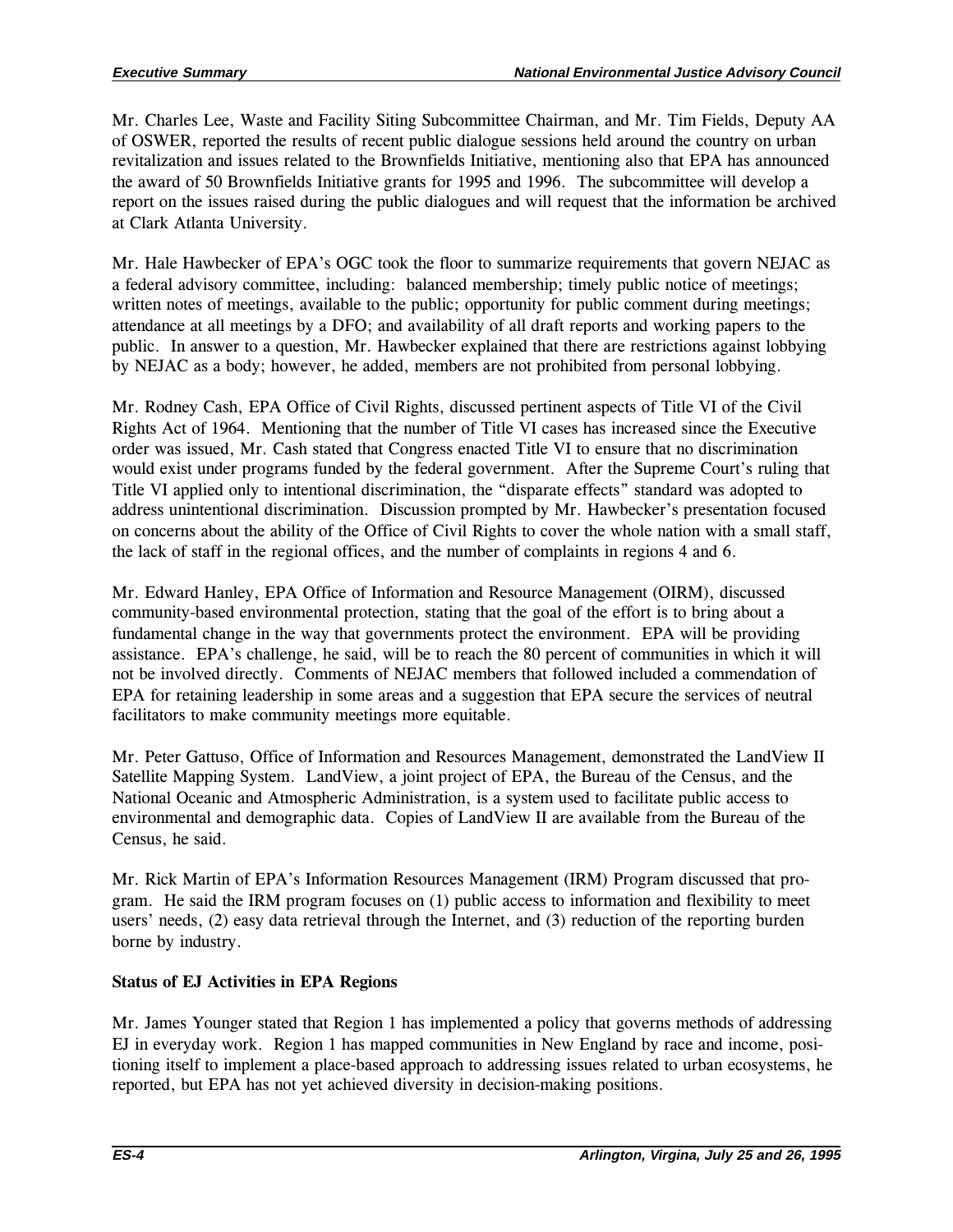Ms. Melva Hayden stated that staff in Region 2 are committed to community-based environmental protection and mentioned specifically that, in Puerto Rico, comprehensive monitoring is in place and a special initiative coordinator recently was hired. Region 2 will host an EJ roundtable in August.

No presentation was made for Region 3.

Ms. Vivian Malone-Jones, Director of the Region 4 OEJ, stated that a proposed reorganization would relocate the region's OEJ under the auspices of the new regional Office of Accountability and Enforcement, providing OEJ with greater resources. Each division in Region 4 has an EJ coordinator, and the region has devised a guidance document for integrating EJ into all programs. The region is emphasizing public participation and outreach activities, she said. Region 4 has awarded several grants and established an interagency work group to address EJ issues.

Ms. Margaret Millard stated that Region 5 is focusing on geographic initiatives in southeast Chicago, northwest Indiana, southeast Michigan, east St. Louis, and Cleveland. The initiatives address such issues as solid waste, groundwater, air monitoring, targeted enforcement, and Title VI. Ms. Millard discussed a public dialogue session on the Brownfields Initiative, held in Detroit on June 9, 1995, during which illegal dumping was discussed, and stated that lead contamination and abatement are major issues in the region.

Ms. Lynda Carroll of Region 6 was unable to attend the meeting but submitted a written statement describing activities in the region, including work related to border issues; planning for an EJ forum in Albuquerque, New Mexico; and the denial of approval for a uranium enrichment facility that would have been located adjacent to African-American communities. Discussion that followed the statement focused on historical complaints about problems in the region.

Ms. Connie Thigpen noted that Region 7 established a regional EJ work group in 1993 and since has awarded 24 pollution prevention grants. The region will host its first EJ summit in September 1995.

Mr. Mel McCotry stated that Region 8 is emphasizing community involvement and has awarded more than 50 percent of its grants to Native Americans and tribal organizations. The regional EJ work group has emphasized multimedia EJ issues, and its efforts have resulted in a reinvestment of resources and more extensive community outreach, he said.

Ms. Lori Lewis described the four themes of Region 9's approach to EJ: identification of high-risk communities and pursuit of problem resolution in those areas; emphasis on public participation and increased opportunities for communities to participate in decision-making processes; the building of relationships and partnerships to address EJ issues, which is a priority of the Regional Administrator; and increased awareness of EJ issues. Ms. Lewis also urged NEJAC to consider the unique issues of native Hawaiians in its future discussions.

Finally, Ms. Joyce Kelly described Region 10's workshops to teach community groups how to apply for grants, as well as efforts to build partnerships with tribal governments in Native American communities in which mortality rates are high. She stated that a primary goal in the region is the education of EPA employees on EJ issues and that the region plans a community forum on environmental injustice. She also noted a lack of cultural diversity in key decision-making positions in the region and urged NEJAC to attempt to influence decision-making processes at the regional level.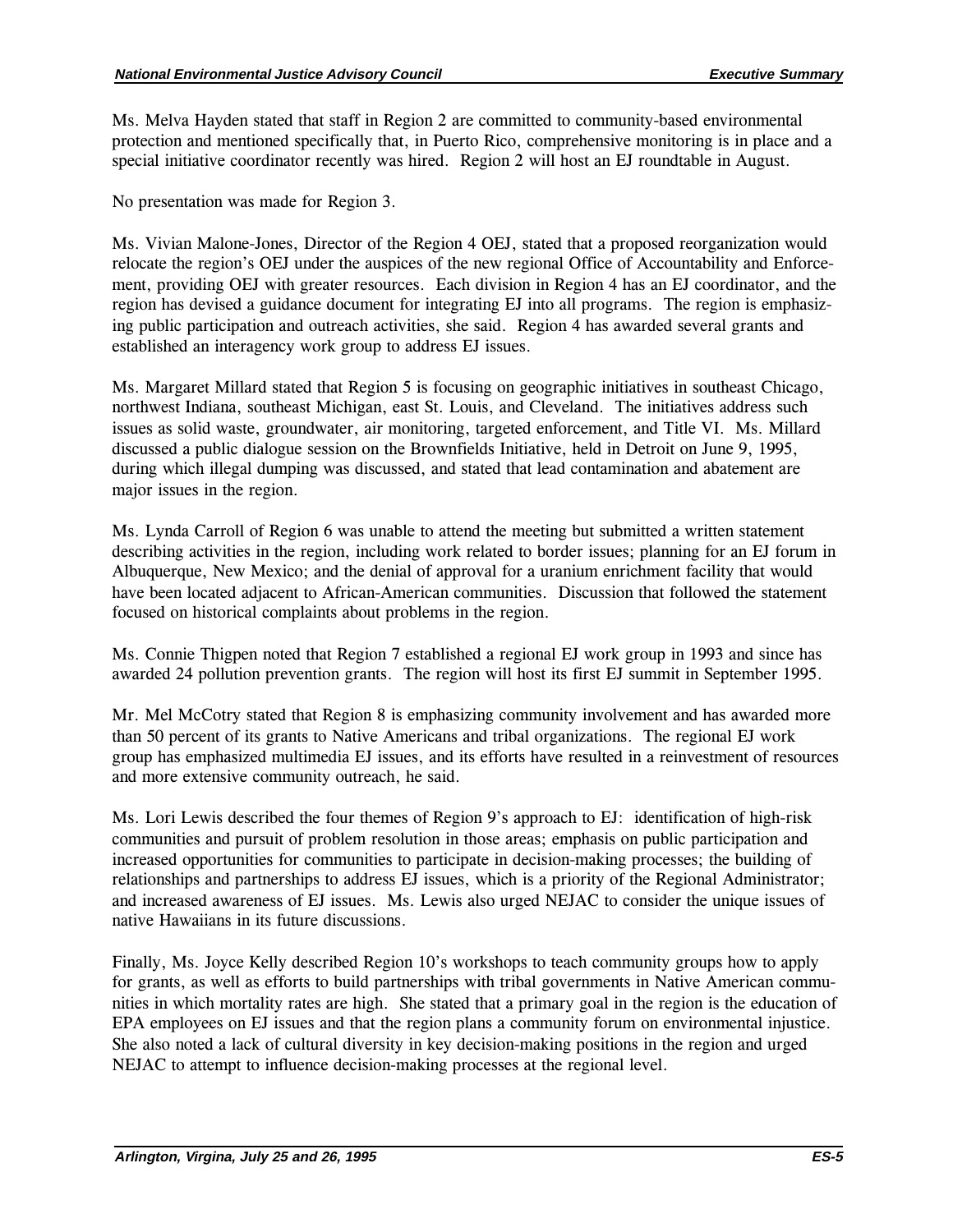Discussions of NEJAC members during and after the regional presentations centered on the lack of cultural diversity in key EPA decision-making positions and on the relocation of OEJ.

# Executive Order Activities

NEJAC members discussed EPA's activities related to implementation of Executive Order 12898 and received reports on the status of the IWG and OEJ.

Ms. Kathy Aterno summarized EPA's obligation to comply with Executive Order 12898 and stated that the Domestic Policy Council recently issued a letter establishing deadlines for federal agencies to report their progress in meeting those requirements. NEJAC members agreed to assist EPA in establishing priorities among the issues included in EPA's draft implementation plan. Ms. Aterno also summarized the status of the IWG, noting that its Policy and Coordination Subcommittee had recommended that the IWG task forces on public participation and implementation be dissolved and that the IWG task force on enforcement and compliance continue its work.

Reviewing the status of OEJ, Dr. Gaylord said that OEJ has developed a tracking system for action items and recommendations that will be provided to NEJAC members. She also referred members to the environmental justice annual report for 1994, which describes OEJ's activities.

# Subcommittees of NEJAC

The four subcommittees of NEJAC reported on their activities.

Dr. Robert Bullard reported that the Health and Research Subcommittee has made recommendations to (1) change the way efforts under the Research Act are carried out, (2) change policy regarding the design of requests for proposals, (3) define community-driven research, (4) develop an assessment tool for cumulative risk, and (5) develop research protocols that use an interagency model. He added that the interagency task force on health and research is seeking guidance from the NEJAC subcommittee on developing and implementing a comprehensive health and research plan.

Reporting on the Enforcement Subcommittee, Mr. Arthur Ray stated that the many issues affecting Indian tribes and Native Americans are not being addressed. He noted that NEJAC members could provide help in those areas. Mr. Ray reported further that the subcommittee has reviewed planning documents and work plans provided by OECA staff and has prepared recommendations about items to include in future work plans.

The report on the activities of the Waste and Facility Siting Subcommittee was combined with Mr. Lee's presentation, "Using Environmental Justice to Address the Crisis in the Urban Environment: Brownfields Initiative Trips." The subcommittee is developing a report on the issues raised at the public dialogues held in Boston, Philadelphia, Detroit, Oakland, and Atlanta.

Ms. Beverly Wright reviewed the actions of the Public Participation and Accountability Subcommittee, stating that its goal is to develop a model public participation process for use by all agencies. The subcommittee hosted a public meeting at Clark Atlanta University on the Executive order; the meeting was broadcast by satellite downlink.

Ms. Wright's remarks completed the subcommittee presentations, and the members then discussed the future focus of NEJAC subcommittees. After discussion of needs and resources, a motion was made to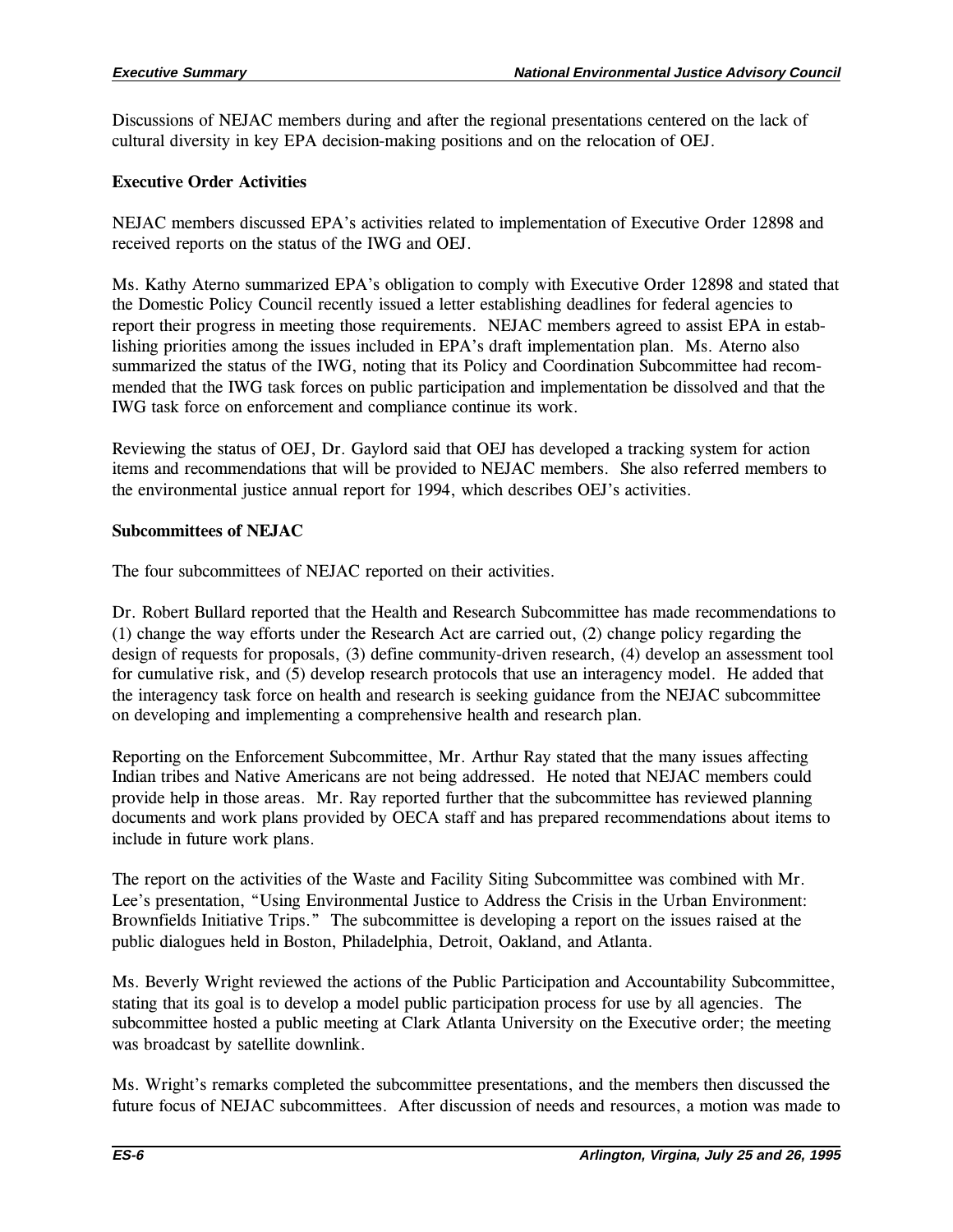continue the four existing subcommittees and to add two, one to address issues of concern to Native Americans and the other to address international border issues. The motion was seconded and carried unanimously.

#### Public Comments

When the floor was opened to public comment, nine individuals made statements. The topics of the comments included efforts by the Environmental Careers Organization to encourage young people to pursue environmental careers; EPA's policies to protect farm workers from health threats; the Migrant Health Program of the the Department of Health and Human Services (HHS); and ongoing EJ efforts by the organization Blacks in Government to ensure community involvement in decision-making processes. Comments also were made about efforts by the Colorado People's Environmental and Economic Network to correct environmental injustices in communities in the Denver area; EPA's Government Information Locator Service, an initiative to improve the public's access to government information; and efforts by the D.C. Coalition for Environmental Justice to bring together stakeholders who have various interests in a common pursuit of EJ. A written statement was read requesting that NEJAC investigate the possibility of using speaker telephones or satellite downlinks to provide greater public access to NEJAC meetings. Finally, the executive director of the Health Committee of the Senate of Puerto Rico commented about the severity of environmental and health problems in Puerto Rico.

The meeting ended with a discussion of action items for the next meeting and a discussion of possible dates and logistics for the next NEJAC meeting. OEJ, with advice from NEJAC's Protocol Committee, will determine the date and location of NEJAC's next meeting.

#### Action Items

During the meeting, NEJAC members adopted the following major action items and recommendations:

- OEJ will solicit from members comment on the draft implementation plan.
- OEJ will develop and distribute a status report on action items.
- NEJAC will establish new subcommittees on issues of concern to Native Americans and international issues.
- Ms. Deeohn Ferris will complete and distribute a report outlining recommendations for enforcement.
- NEJAC will examine staffing decisions and strategies to assess efforts to achieve cultural diversity within EPA.
- NEJAC will invite Blacks in Government to join in an effort to devise innovative ways to conduct outreach efforts.
- The NEJAC Enforcement Subcommittee will provide comment on the proposed rule governing open-market trading of emissions credits.
- NEJAC recommends a coordinated effort with the advisory council of HHS to consider environmental occupational health issues of migrant workers.
- NEJAC recommends a meeting with the Region 6 Regional Administrator to discuss ongoing EJ problems in the region.
- NEJAC recommends that the IWG develop a strategy to address urban revitalization.
- NEJAC recommends that the CEQ submit periodic progress reports.